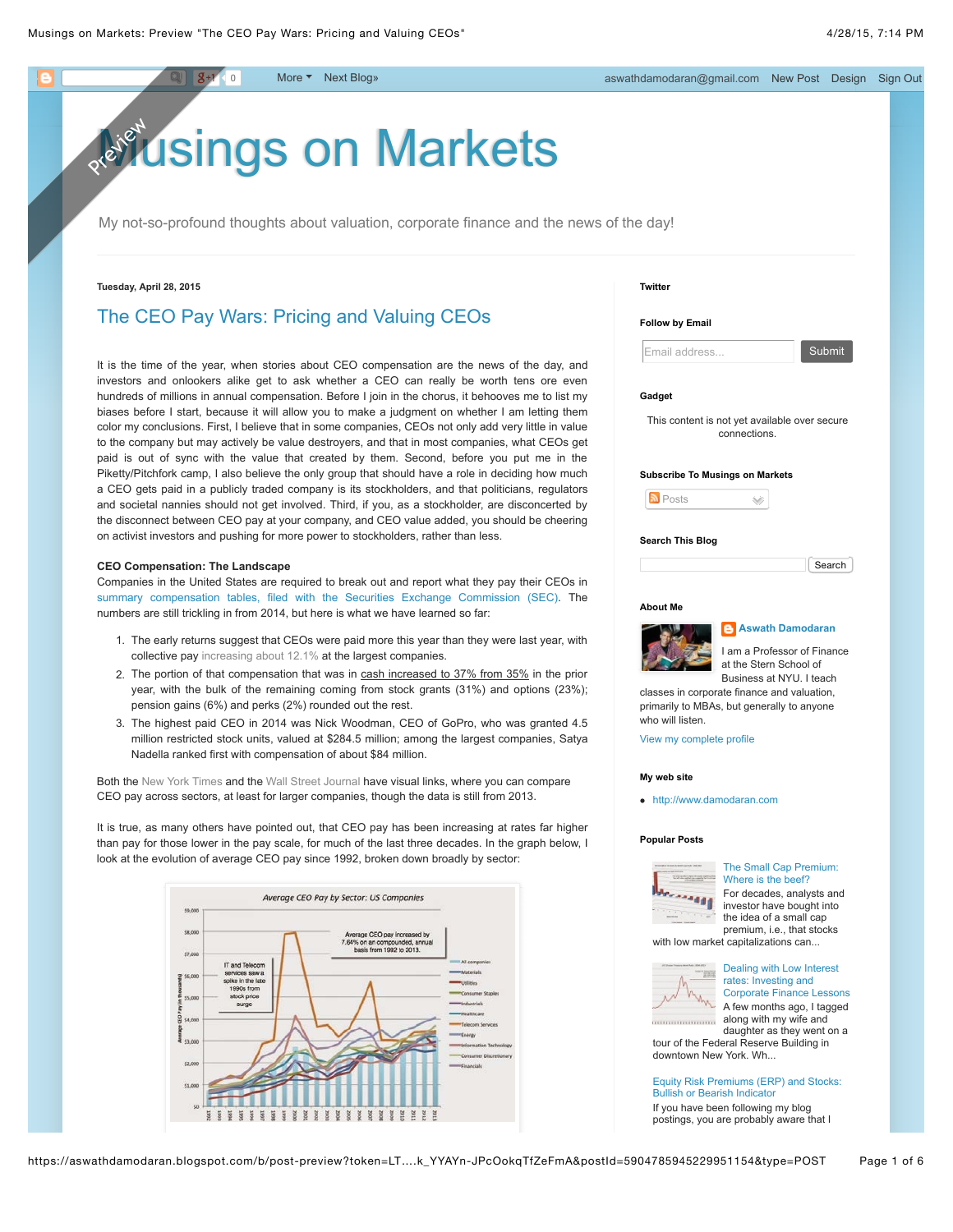#### Source: Compustat ExecuComp

Since 1992, the annual compounded increase in CEO pay of 7.64% has been higher than the growth in revenues, earnings or other profitability measures. Of all the drivers of CEO pay changes over time, none seems to be as powerful as stock market performance, as is clear in this graph going back further to 1965:



[For those clamoring for legislative restrictions on CEO pay, note that it was a law designed to](http://www.skadden.com/sites/default/files/publications/Publications2574_0.pdf) restrict executive compensation, passed by Congress in 1993, that set in motion an explosion of stock-based compensation that we have seen since. If you break down CEO compensation by its component parts (salary, bonus, equity-based compensation and other), you can see the shift towards equity-based compensation over time:



While there has been much talk about the ratio of CEO pay to that of an average employee, and [that ratio has indisputably jumped over the last three decades, I found this ratio of how much a](http://www.capartners.com/uploads/news/id216/capartners.com-capflash-issue68.pdf) CEO gets paid, relative to the next highest paid employee in the company, for S&P 500 companies, using 2012-2014 data to be a more useful statistic.



The median CEO is paid 2.30 times the next highest-paid employee at an S&P 500 company, which raises the follow up question of whether he or she adds that much more in value. While we

| have an obsession with<br>equity risk premiums (ERP).<br>and have |
|-------------------------------------------------------------------|
|                                                                   |



m E. L

> [The Search for Investment](http://aswathdamodaran.blogspot.com/2015/04/the-search-for-investment-serenity-look.html) Serenity: The Look Back

Late last year, in a post titled "Go where it is darkest" , I argued that the best investment opportunities are likely to be

found in the ...

| li actis                                                          | <b>Facebook buys Whats</b>                       |
|-------------------------------------------------------------------|--------------------------------------------------|
| Durden, Fight Dlub                                                | for \$19 billion: Value a                        |
| profeser toorish' to away DS bon                                  | <b>Pricing Perspectives</b>                      |
| Turn! In sell ads, because<br>of papers and it sold arts. We want | This week. I was at the<br>School of Business at |
|                                                                   |                                                  |

#### [Facebook buys Whatsapp](http://aswathdamodaran.blogspot.com/2014/02/facebook-buys-whatsapp-for-19-billion.html) or \$19 billion: Value and Pricing Perspectives This week, I was at the Tuck

Dartmouth, talking about the difference between price and value. I built the presenta...



Here is a script for a movie about the evils of stock buybacks, with the following players. The victim is an well-managed company in a b...



Illiquidity and Bubbles in Private Share Markets: [Testing Mark Cuban's thesis!](http://aswathdamodaran.blogspot.com/2015/03/illiquidity-and-bubbles-in-private.html) It looks like Alibaba is investing \$200 million in Snapchat , translating (at

least according to deal watchers) into a value of \$15 billi...



#### The "dividend tax" cliff [approaches: Implications for](http://aswathdamodaran.blogspot.com/2012/09/the-dividend-tax-cliff-approaches.html) stocks

A great deal has been written about the "fiscal cliff" that US taxpayers, investors and companies are faced with at the end

of...



#### [How low can you go? Doing](http://aswathdamodaran.blogspot.com/2015/02/how-low-can-you-go-doing-petrobras-limbo.html) the Petrobras Limbo!

A few months ago, I suggested that investors venture where it is darkest, the nether regions of the

A tangled web of values:

corporate world where country risk, co...



[Enterprise value, Firm Value](http://aswathdamodaran.blogspot.com/2013/06/a-tangled-web-of-values-enterprise.html) and Market Cap Investors, analysts and financial journalists use different measures of value

to make their investment cases and it is not a surprise that ...

# **Total Pageviews**

**5,908,531**

#### **Blog Archive**

- [▼](javascript:void(0)) [2015](http://aswathdamodaran.blogspot.com/search?updated-min=2015-01-01T00:00:00-08:00&updated-max=2016-01-01T00:00:00-08:00&max-results=16) (16)
	- [▼](javascript:void(0)) [April](http://aswathdamodaran.blogspot.com/2015_04_01_archive.html) (3)
		- [The Search for Investment Serenity: The](http://aswathdamodaran.blogspot.com/2015/04/the-search-for-investment-serenity-look.html) Look Back ...
	- [The Small Cap Premium: Where is the](http://aswathdamodaran.blogspot.com/2015/04/the-small-cap-premium-fact-fiction-and.html) beef?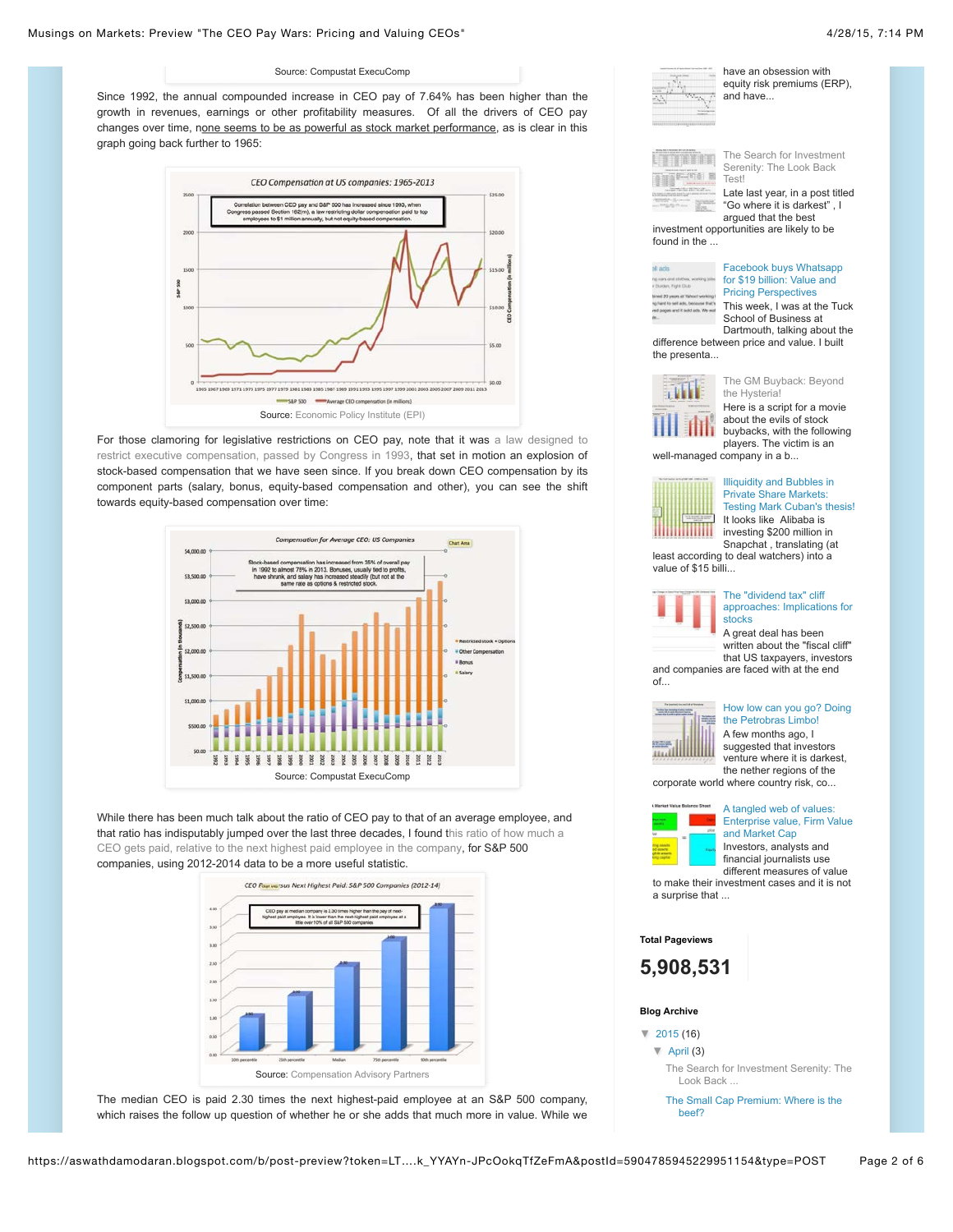### **Determinants of CEO Pay**

Not only is CEO pay high, but it varies across time and across companies. There are three broad theories, not mutually exclusive, as to why you see that variance.

- 1. Reward for performance: If a CEO is paid to run a company, it stands to reason that he or she should do well when the company does well, though you can measure doing well on three dimensions. The first is *profitability*, with higher profits (and growth in those profits) translating into higher pay. The second is the *quality of the profitability*, where the focus is on profit margins and returns on invested capital, with higher numbers on either measure resulting in bigger payoffs for CEOs. The third is to use a *market measure of performance*, by looking at stock price movements, with CEOs who deliver superior returns (either standing alone or relative to the market/sector) getting fatter paychecks.
- 2. CEO Market: If you start off with the presumption that it takes a *unique skill set* to become a CEO and that there is a *market for CEOs*, the compensation package that the company negotiates with a CEO will be determined by how the market prices his or her skills.
- 3. CEO Power: If a *CEO is powerful*, he or she may be able to get a pay package (from a captive board) that is at odds with performance and much higher than what the market price would have been. There are multiple factors that determine CEO power, starting with *his or her stock ownership*. CEOs who own controlling stakes (and control does not require 50%+) in companies will be more powerful than CEOs that do not. The second is *corporate governance*, with all of the inputs that determine whether it is strong or weak; companies with weak or compliant boards of directors and little accountability to shareholders will be more likely to over pay their CEOs. The third is *CEO tenure*, since [there is evidence](http://www.jstor.org/discover/10.2307/256413?uid=3739808&uid=2&uid=4&uid=3739256&sid=21106182503601) that the longer a CEO stays in place, the more likely it is that the board will be moulded to meet his or her needs.

This [excellent survey article on the topic](http://dspace.mit.edu/handle/1721.1/65955) summarizes the evidence, and it is both supportive and inconsistent with each of these theories. Xavier Gabaix, my colleague at the Stern School of [business, finds that dominant variable explaining changes in CEO pay over the last three decades](http://economics.mit.edu/files/1769) has been *changes in market value,* with CEO pay increasing as market value increases. However, that theory in inconsistent with the 1950s and 1960s which also saw increases in US stock market capitalization but no dramatic jump in CEO pay. There is some evidence that there are market forces at play, especially in the [variation of CEO pay across sectors,](http://papers.ssrn.com/sol3/papers.cfm?abstract_id=1108761) but it is difficult to see how market forces can explain the rise in CEO pay in the aggregate. Finally, there is evidence that CEO pay is both [more constrained a](http://papers.ssrn.com/sol3/papers.cfm?abstract_id=1443455)nd *more tied to performance* at companies where activist investors have stakes. At the same time, [CEO pay seems to increase at firms](http://www.esr.ie/article/view/36) after they adopt good corporate governance practices or at least the appearance of such practices. In addition, none of these theories explain why CEO compensation in the US has gone up so much more than CEO compensation in the rest of the world. At the risk of muddying the waters further, I would suggest three more theories that may better explain the pricing of CEOs across time, companies and markets.

- 1. The Stock Compensation Delusion: The delusion that stock-based compensation is cheap or even costless seems to be widespread among accountants, analysts and companies. Until the accounting rules changed in 2007, options were valued at exercise value in accounting statements, creating the illusion that you could give away millions of options to CEOs costlessly. Even though the [accounting rules have changed,](http://www.fasb.org/summary/stsum123r.shtml) analysts and companies seem intent of reversing the effect of the rule, adding back stock-based compensation to earnings, a senseless practice that [I have taken issue with before](http://aswathdamodaran.blogspot.com/2014/02/stock-based-employee-compensation-value.html). One of the more dangerous consequences of this mistreatment of stock-based compensation is that boards of directors continue to be cavalier about granting large stock-based compensation awards to CEOs.
- 2. The Momentum Game: The way companies set CEO pay is more evidence of the metooism that characterizes so much of what companies do in corporate finance, where they base how much to invest, how much to borrow and how much to pay in dividends/stock buybacks on what other companies in their peer group do. In deciding pay packages for CEOs, boards look at how much CEOs are paid at the peer groups (a subjective grouping to begin with). Like any other market, this relative pricing game can lead to CEO compensation packages climbing the ladder, since all it takes is one company over paying its CEO to set off overpayments across the entire sector. Put more bluntly, the answer that a board offers for why it is paying so much to a CEO is that everyone else is doing it.
- 3. The Celebrity CEO: In the last two decades, we have seen the rise of celebrity CEOs, more interested in developing superstar status than in managing the companies they are put in charge of, and boards that are willing to pay premium prices (in pay packages) to attract

[Dealing with Low Interest rates: Investing](http://aswathdamodaran.blogspot.com/2015/04/dealing-with-low-interest-rates.html) and Cor...

- [►](javascript:void(0)) [March](http://aswathdamodaran.blogspot.com/2015_03_01_archive.html) (2)
- [►](javascript:void(0)) [February](http://aswathdamodaran.blogspot.com/2015_02_01_archive.html) (5)
- [►](javascript:void(0)) [January](http://aswathdamodaran.blogspot.com/2015_01_01_archive.html) (6)
- $\blacktriangleright$  [2014](http://aswathdamodaran.blogspot.com/search?updated-min=2014-01-01T00:00:00-08:00&updated-max=2015-01-01T00:00:00-08:00&max-results=44) (44)
- [►](javascript:void(0)) [2013](http://aswathdamodaran.blogspot.com/search?updated-min=2013-01-01T00:00:00-08:00&updated-max=2014-01-01T00:00:00-08:00&max-results=36) (36)
- $2012(49)$  $2012(49)$
- [►](javascript:void(0)) [2011](http://aswathdamodaran.blogspot.com/search?updated-min=2011-01-01T00:00:00-08:00&updated-max=2012-01-01T00:00:00-08:00&max-results=50) (55)
- $\blacktriangleright$  [2010](http://aswathdamodaran.blogspot.com/search?updated-min=2010-01-01T00:00:00-08:00&updated-max=2011-01-01T00:00:00-08:00&max-results=45) (45)
- [►](javascript:void(0)) [2009](http://aswathdamodaran.blogspot.com/search?updated-min=2009-01-01T00:00:00-08:00&updated-max=2010-01-01T00:00:00-08:00&max-results=50) (60)
- [►](javascript:void(0)) [2008](http://aswathdamodaran.blogspot.com/search?updated-min=2008-01-01T00:00:00-08:00&updated-max=2009-01-01T00:00:00-08:00&max-results=42) (42)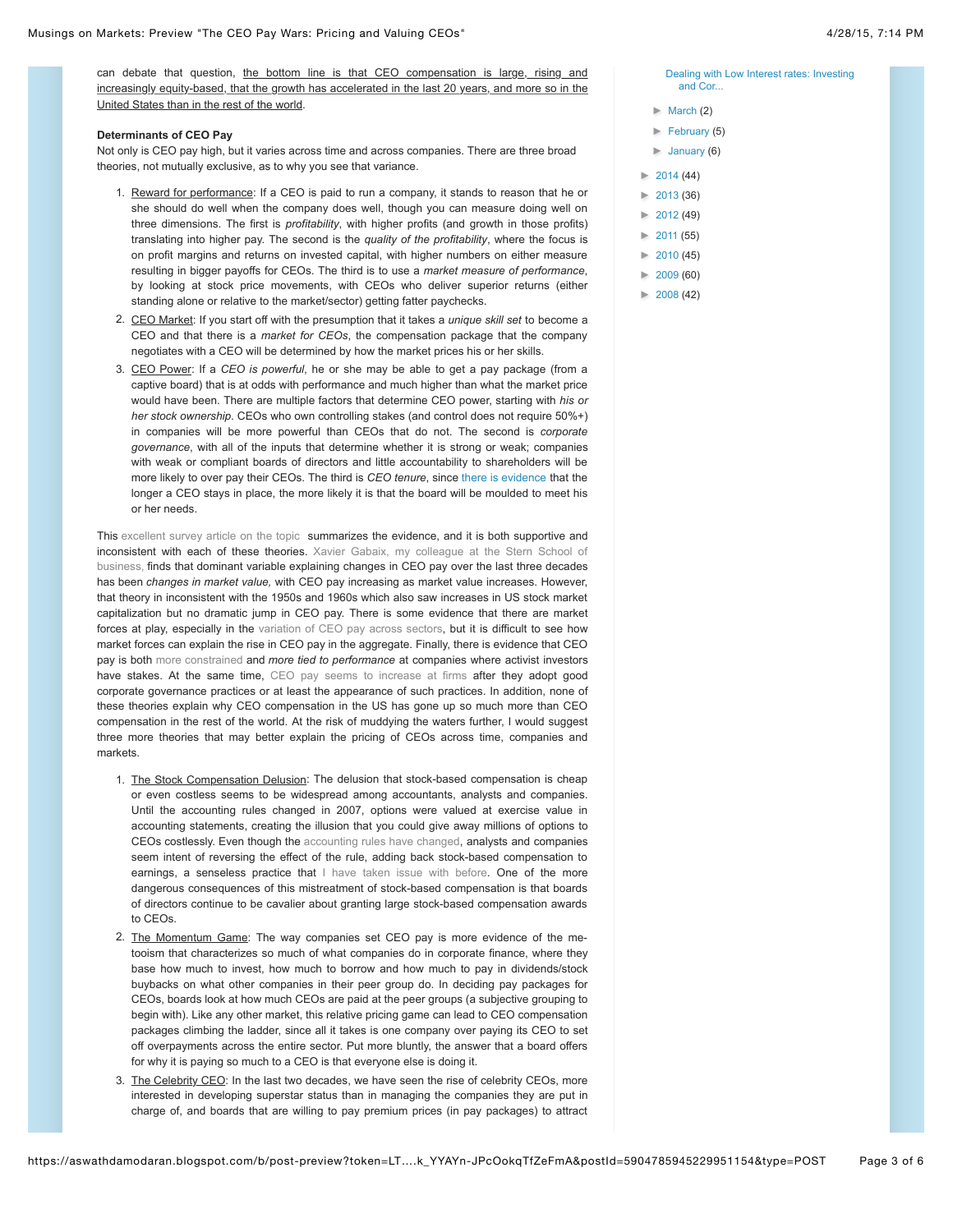them. The consequences are predictable, with CEOs making big bets (even if the odds are against them), hoping that they will pay off, with the payoff measured less in profits and performance and more in social media mentions and online exposure. [\(Rakesh Khurana,](http://www.hbs.edu/faculty/Pages/profile.aspx?facId=6921) a professor at the Harvard Business School and Dean of Harvard College, had made this point persuasively in his work on superstar CEOs.)

There is little new or original that I am adding to the discussion. There is a market for CEOs that sets compensation levels, but the prices that emerge from this market may have little correlation with performance and have more to do with mood, momentum and celebrity status. If you add to that the fact that directors seem to either have no interest or no understanding of the value of stock-based compensation grants, you have the makings of a perfect storm.

# **A Framework for analyzing the value added by a CEO**

If the market for CEOs sets CEO pay, the big question then becomes how this market pricing measures up to the value that these CEOs can be expected to add to the company. To measure the value added (or destroyed) by a CEO at a company, you have to identify how the CEO affects the drivers of value. At the risk of over generalizing, here is how I see the effect of good and bad CEOs on value:



Can you actually value a CEO? I think it can be done, though it will require you to understand how that CEO plans to change the company and quantify the effects. Thus to measure the impact of a CEO on a company's value, you would have to value the company twice, once with *an Auto CEO* and the other with the CEO in question. With an Auto CEO, the company will be like an aircraft on auto pilot, sticking with the tried and the true, doing what it has done historically in terms of market focus, marketing strategies and risk profile. With the CEO in question, the value effect will depend upon the changes you see that CEO making in the company on one or more of these dimensions. If you are willing to make those assumptions, you can use [this spreadsheet t](http://www.stern.nyu.edu/~adamodar/pc/blog/ValueofCEO2015.xls)o see the value added by a new CEO and how much you would be willing to pay on an annual basis for that CEO.

I took the spreadsheet for a spin, using [Microsoft as my example,](http://www.stern.nyu.edu/~adamodar/pc/blog/MSFTCEOvalue.xls) partly because Satya Nadella, Microsoft's CEO made the list of highest paid CEOs and partly because I have been a stockholder in Microsoft [since this post in 2013.](http://aswathdamodaran.blogspot.com/2013/09/decline-and-denial-requiem-for.html) If you assume that all that he can do is slow the slide in margins, he will be able to add \$7.74 billion in value to the company (about 2.25% of the company's value), translating into annual compensation of \$670 million a year. While I may not agree with everything that he has done over the last year, I think that he has done more than enough for me as a stockholder that I don't begrudge him his \$84 million pay package. I believe that Microsoft's board will have to monitor revenue growth and margins to see if he continues delivering, but this analysis indicates how dangerous it is to conclude that a CEO is being paid too much, just because he or she has a large pay package. Using this framework, we can make judgments on the types of companies that CEOs are most likely to make a difference, in good or bad ways.

- 1. Life Cycle: A CEO should be able to make a much bigger difference in value early in the life cycle, when potential markets are still being defined and setting and having a coherent and consistent narrative can make the difference between winners and losers. As the firm matures, the CEO's capacity to affect value positively will decrease, though the capability of creating damage (by over reaching) may increase.
- 2. Market and Competition: A CEO should have a much bigger impact on value in companies that operate in competitive businesses, where finding and maintaining a competitive edge [separates the winners from the losers. In fact, there is research that backs up this](http://papers.ssrn.com/sol3/papers.cfm?abstract_id=2187062)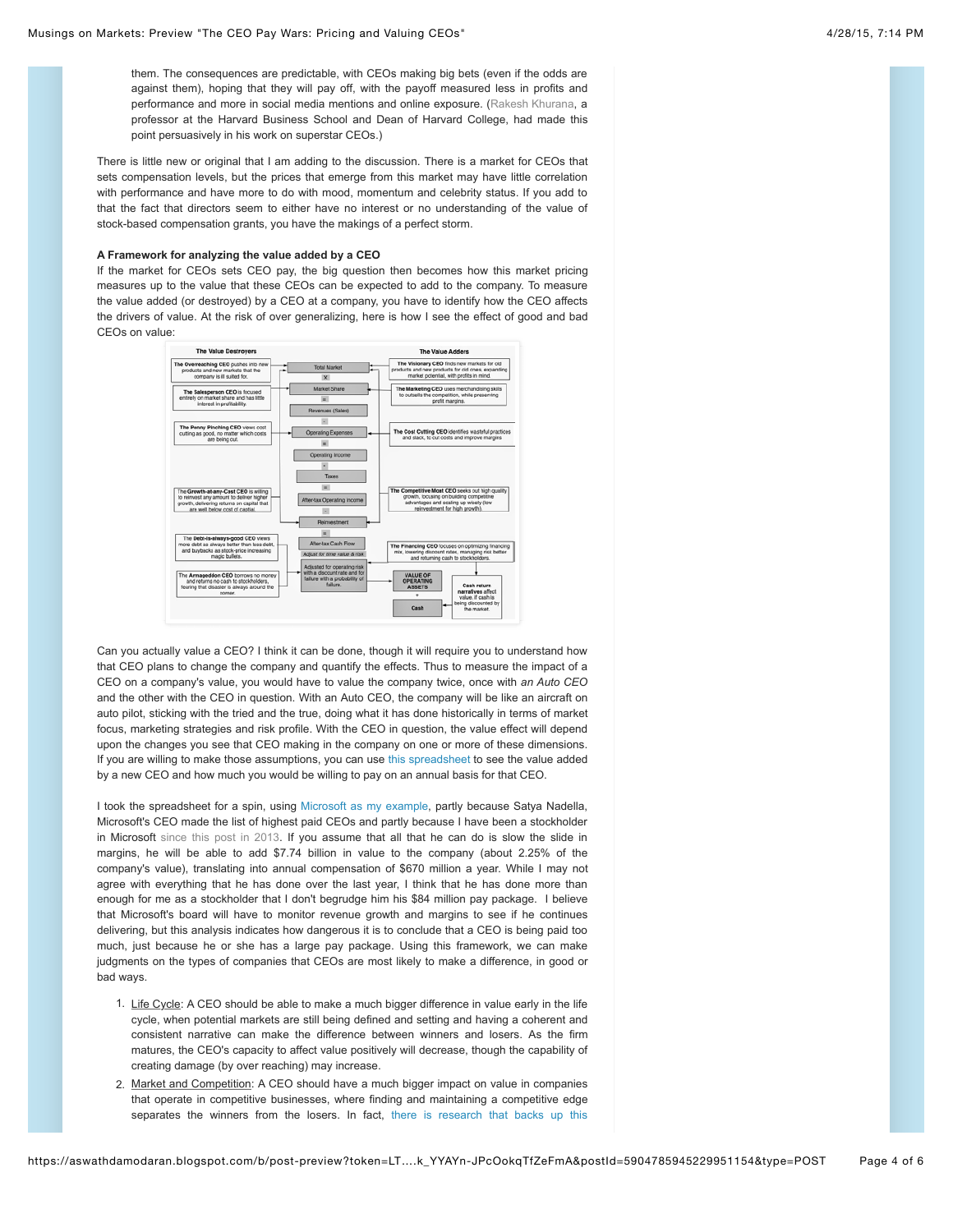[contention, with CEO pay being higher, on average, and more tied to performance in more](http://papers.ssrn.com/sol3/papers.cfm?abstract_id=2187062) competitive businesses.

- 3. Macro versus micro firms: I believe that the value effect that a CEO has on a company is more muted at companies whose value is driven primarily by macro forces (commodity prices, exchange rates, interest rates) than at companies where value is more determined by micro factors (markets targeted, pricing policies etc.). After all, if 80% of the variation in [earnings across time is caused by oil price movements, there is not a whole lot that you can](http://www.businessinsider.com/r-the-1-billion-divorce-why-harold-hamms-ex-wife-didnt-win-more-2014-11) do, as a CEO, to affect earnings, an argument that Harold Hamm, CEO of Continental Resources, used in his recent divorce fight.
- 4. Small versus Large firms: The value impact that a CEO can have at a large firm will be much higher in absolute terms than at a small firm, simply because the effects of small changes in the company can translate into large absolute changes in value. While this may seem to contradict the life cycle argument, we can reconcile the two, if we think about percentage changes in value. A CEO at small, young company will have a much higher percentage effect on value than the CEO at a larger, more mature company, but the latter will still have the larger effect on dollar value.

The skill set and qualities that make for a value-adding CEO will vary across companies. For a start-up or young growth company, the qualities that create a stand out CEO may be imagination, charisma and narrative skills. For a mature company, CEO greatness may stem from understanding capital markets and sector dynamics and less from vision and imagination. In decline, a company may be best served by a CEO who can deal with slipping revenues and shrinking margins, while managing the return of cash to stockholders and lenders in the firm. It should come as no surprise then, that what makes a founder CEO an asset early in a company's life may become a liability, as the firm matures, and that the skills that made a CEO successful in turning around one company may not be the ones that work for another.

### **The End Game**

If it is true that CEOs are priced and not valued, and that the prices that stockholders in many companies are overpaying for their CEOs, what can the do to remedy this problem? I would not look to regulators, governments or tax laws to fix this problem, since these fixes (like the 1993 compensation law) not only operate as bludgeons, but also have unintended and perverse consequences. I think that the answer has to be in good corporate governance in the true sense of the words, where shareholders are provided the information and the power to make decisions about the companies they invest in, and use both effectively. I believe that information on CEO compensation should be revealed to stockholders on a comprehensive and timely basis, that shareholders should have a say on how much CEOs get paid and the power to replace directors who do not do their bidding. The SEC has moved in the right direction on all three fronts, with increased disclosure requirements on CEO pay, by requiring that shareholders be given a "say on pay" at companies and by easing challenges to boards of directors. On each one, though, there has been push back from defenders of the status quo and the SEC has been unable or unwilling to go the distance.

Even in a world where disclosure is complete and shareholders are empowered, I am a realist and recognize that giving shareholders the power to challenge and change management at public companies does not mean that they will use it often or wisely. Just as voters in a democracy get the government that they deserve, shareholders in companies get the CEOs (and CEO pay packages) that they deserve. Paraphrasing Shakespeare, shareholders who complain loudly and often about CEO excesses have to recognize that "the fault is not in their stars but in themselves", stop looking to others to make things right and start voting with their shares rather than their feet.

#### **Spreadsheeets**

- 1. [The Value of a CEO](http://www.stern.nyu.edu/~adamodar/pc/ValueofCEO2015.xls)
- 2. [Valuing Satya Nadella's value to Microsoft](http://www.stern.nyu.edu/~adamodar/pc/blog/MSFTCEOvalue.xls)
- 3. Microsoft [10K](http://www.stern.nyu.edu/~adamodar/pc/blog/MSFT10K.docx) and [historical financials](http://www.stern.nyu.edu/~adamodar/pc/blog/MSFThistorical.xls)

# **Data Attachments**

1. [Aggregate CEO Compensation breakdown by sector from 1992-2013](http://www.stern.nyu.edu/~adamodar/pc/blog/CEOPaybySector.xls)

Posted by [Aswath Damodaran](http://www.blogger.com/profile/12021594649672906878) at [4:13 PM](http://aswathdamodaran.blogspot.com/2015/04/the-ceo-pay-wars-pricing-and-valuing.html) ≻≼

# No comments: